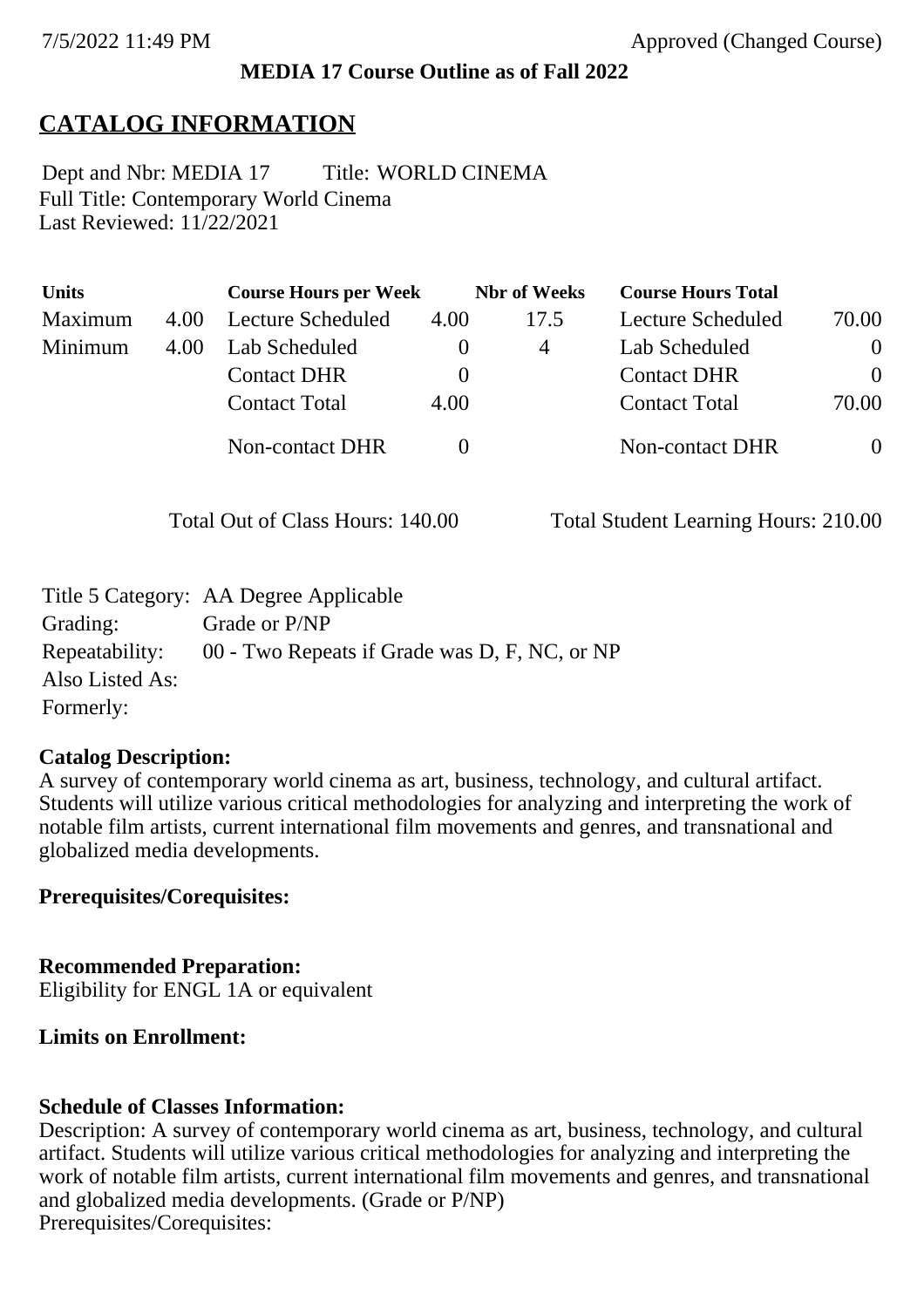# **ARTICULATION, MAJOR, and CERTIFICATION INFORMATION:**

| <b>AS Degree:</b><br><b>CSU GE:</b> | Area<br><b>Transfer Area</b>                 |           | Effective:<br>Effective: | Inactive:<br>Inactive: |
|-------------------------------------|----------------------------------------------|-----------|--------------------------|------------------------|
| IGETC:                              | <b>Transfer Area</b>                         |           | Effective:               | Inactive:              |
|                                     | <b>CSU Transfer:</b> Transferable Effective: | Fall 2021 | Inactive:                |                        |
|                                     | <b>UC Transfer:</b> Transferable Effective:  | Fall 2021 | Inactive:                |                        |

**CID:**

## **Certificate/Major Applicable:**

[Both Certificate and Major Applicable](SR_ClassCheck.aspx?CourseKey=MEDIA17)

# **COURSE CONTENT**

### **Student Learning Outcomes:**

Upon completion of the course, students will be able to:

1. Appraise significant international films, filmmakers, genres, and national cinemas from an aesthetic, technical, economic, historical, and cultural point-of-view.

2. Examine cinema as a representation of national and cultural identity through philosophical, historical, literary, aesthetic, and cultural signifiers in the work.

3. Analyze global representations of class, race and ethnicity, and gender and sexuality utilizing various critical methodologies.

4. Evaluate the impact of global movements, national histories, social and cultural trends, and new technologies.

### **Objectives:**

In order to achieve these learning outcomes, during the course students will:

1. Demonstrate an understanding of historic narrative, aesthetic, and business trends in the global film landscape.

2. Appraise international films and filmmakers utilizing film theory and proper film vocabulary.

3. Examine the politics of representation utilizing various critical methodologies.

4. Differentiate among global film movements, national cinema traditions and genres, and transnational influences.

## **Topics and Scope:**

- I. Examining World Cinema
	- A. Polycentric Approach
	- B. Polymorphic Approach
	- C. Polyvalent Approach
- II. Global Trends and Production Centers
	- A. Hollywood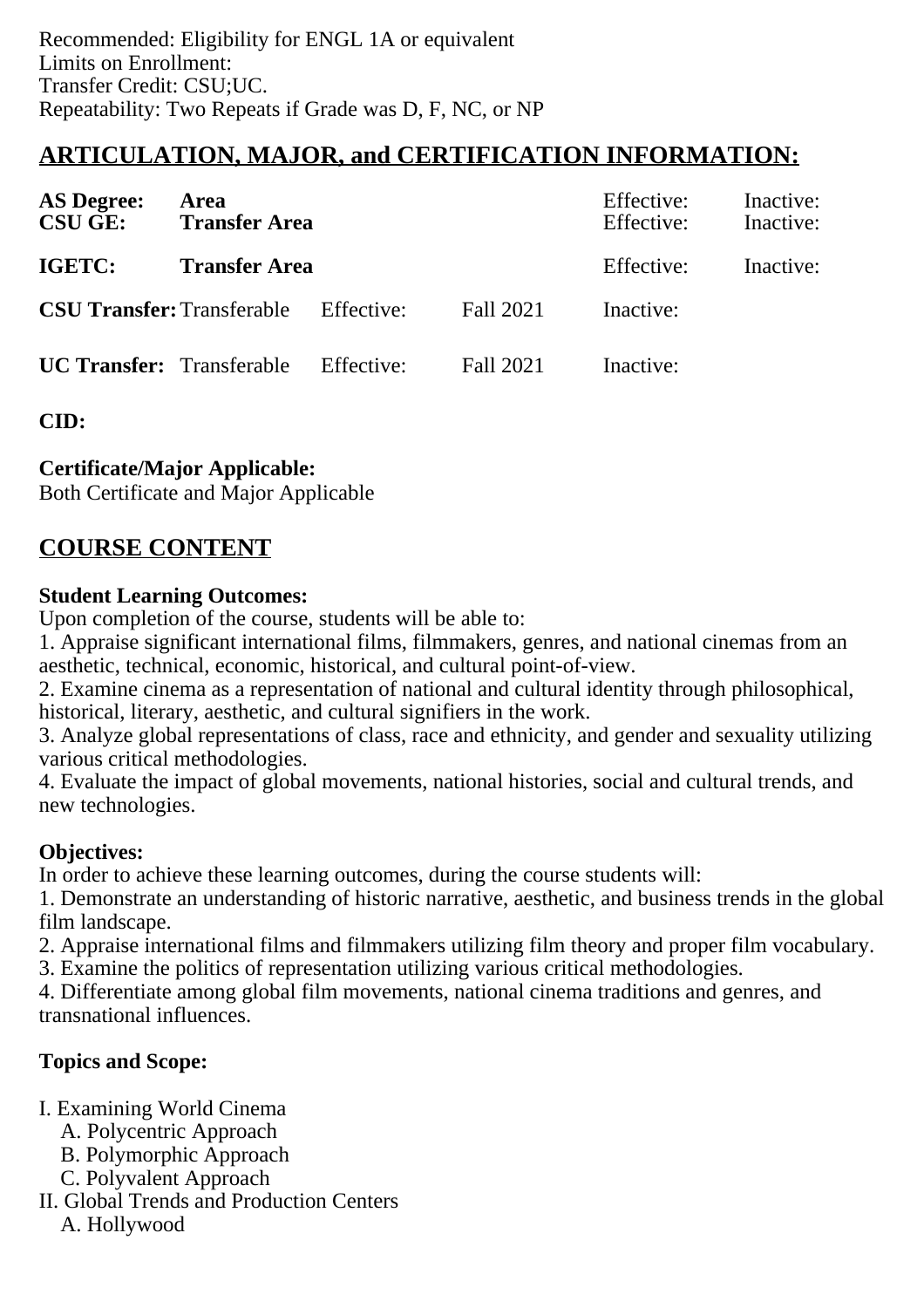- 1. Major films and filmmakers
- 2. Production methods
- 3. Financing models and distribution trends
- 4. National identity and cultural traditions
- B. Europe
	- 1. Major films and filmmakers
	- 2. Production methods
	- 3. Financing models and distribution trends
	- 4. National identities and cultural traditions
		- a. United Kingdom
		- b. France
		- c. Germany
		- d. Italy
		- e. Scandinavia
		- f. Russia
		- g. Eastern Europe
		- h. Other
- C. India
	- 1. Major films and filmmakers
	- 2. Production methods
	- 3. Financing models and distribution trends
	- 4. National identity and cultural traditions Bollywood
- D. Asia
	- 1. Major films and filmmakers
	- 2. Production methods
	- 3. Financing models and distribution trends
	- 4. National identities and cultural traditions
		- a. China
		- b. Hong Kong
		- c. Japan
		- d. South Korea
- E. Africa
	- 1. Major films and filmmakers
	- 2. Production methods
	- 3. Financing models and distribution trends
	- 4. National identities and cultural traditions Nigerian cinema/Nollywood
- F. Middle East
	- 1. Major films and filmmakers
	- 2. Production methods
	- 3. Financing models and distribution trends
	- 4. National identities and cultural traditions Iran
- G. Latin America
	- 1. Major films and filmmakers
	- 2. Production methods
	- 3. Financing models and distribution trends
	- 4. National identities and cultural traditions
- H. Transnational Formations and Diasporas
	- 1. Diasporic and post-colonial cinema
		- 2. Models of co-production and financing
- III. Film Language and Criticism
	- A. Introduction to Film Studies and Language
		- 1. Themes and motifs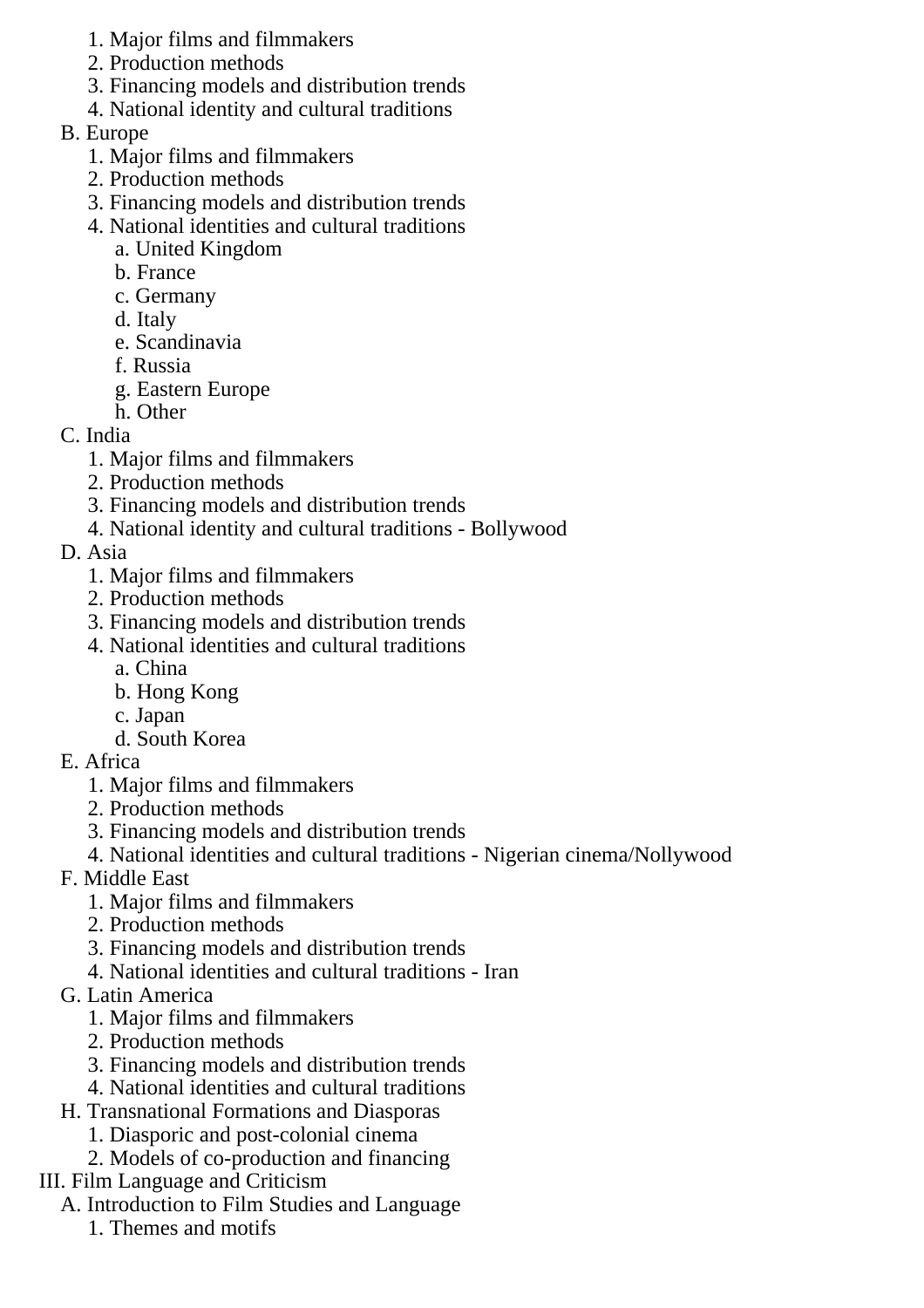- 2. Story and Structure
- 3. Form and Style
- 4. Point-of-View
- B. Methods of Criticism
	- 1. Humanist
	- 2. Auteurist
	- 3. Historical
	- 4. Rhetorical
	- 5. Marxist
	- 6. Cultural
	- 7. Structural
	- 8. Sociological
	- 9. Feminist
	- 10. Queer Theory
	- 11. Post-modernism
	- 12. Reception Analysis

## **Assignment:**

- 1. Weekly reading assignments (40-60 pages)
- 2. Two to four critical essays, totaling 1250-2500 words, that integrate research
- 3. Two to three exams
- 4. Optional student presentation and/or final film project
- 5. Other writing assignments may include journals, film reviews, online discussion forums, etc.

## **Methods of Evaluation/Basis of Grade:**

**Writing:** Assessment tools that demonstrate writing skills and/or require students to select, organize and explain ideas in writing.

Critical essays, written homework such as film journals and reviews, online discussion forums, other writing assignments

**Problem Solving:** Assessment tools, other than exams, that demonstrate competence in computational or noncomputational problem solving skills.

**Skill Demonstrations:** All skill-based and physical demonstrations used for assessment purposes including skill performance exams.

**Exams:** All forms of formal testing, other than skill performance exams.

Two to three exams

| Writing<br>35 - 65% |  |
|---------------------|--|
|                     |  |

None Problem solving and the Problem solving problem solving and the Problem solving problem solving  $0 - 0\%$  $0 - 0\%$ 



| Exams    |
|----------|
| 35 - 65% |